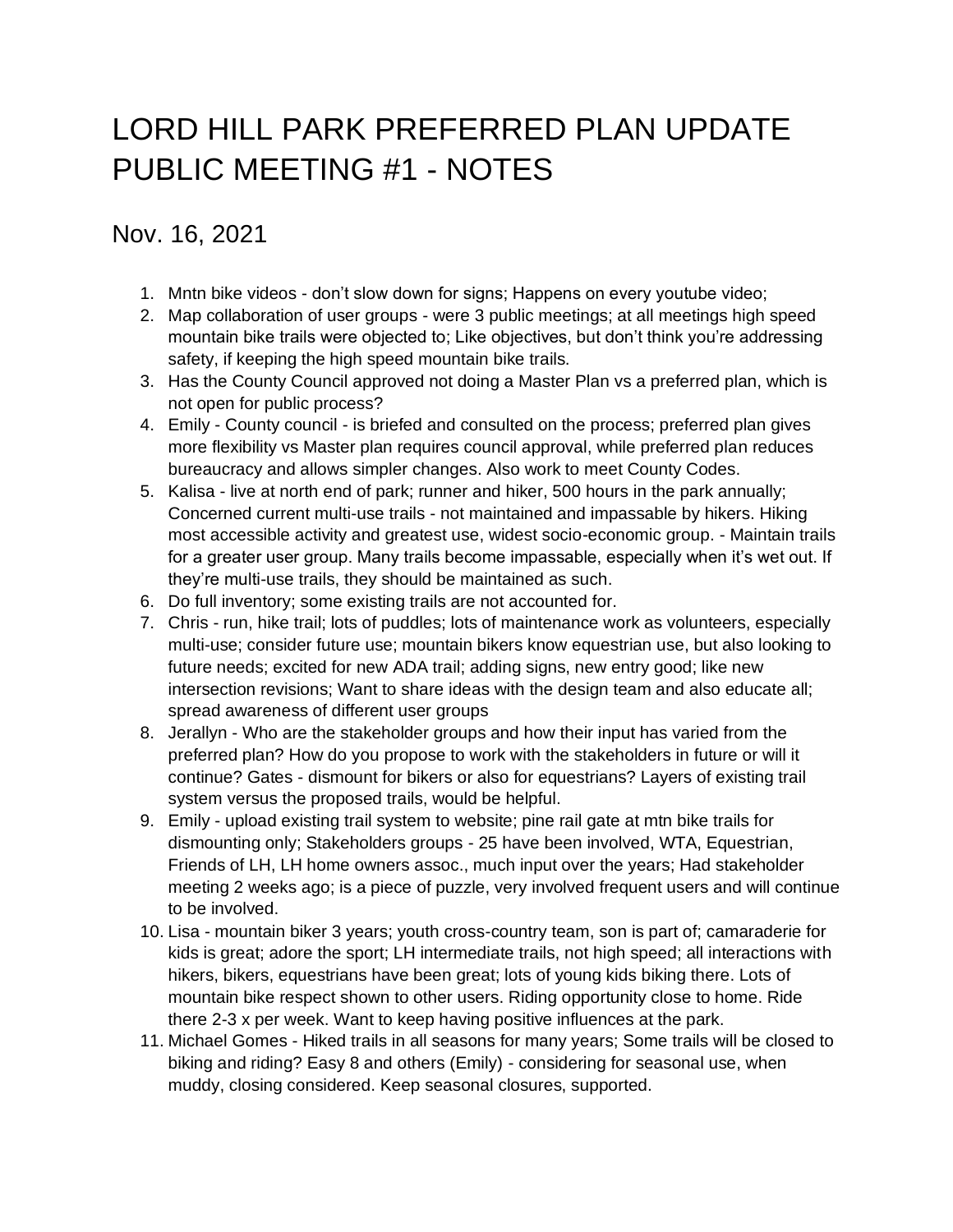- 12. Ann Schilling Equestrian trail numbers many are proposed. Is that correct? Does 17.77 miles - does that include existing and proposed trails?
- 13. Emily yes, many equestrian trails exist already and others to be added; working on id. Sensitive areas and crossings; next consider breaking out into projects, to quickly implement to bring equestrian mileage up. They are a priority for the County.
- 14. Kathy Started mountain biking in 2005. Helps maintain trails. Ride multiple times per week, also with women's groups; in black diamond ridge, Bellingham to Tacoma; See lots of bikers with kids; not unusual to have an exchange between bikers and hikers. Other shared use trail systems - unicyclist. - Number of users is increasing, so want to support park improvements.
- 15. Steve B County is doing great job of meeting needs; runs, hikes and rides at LH since 2005; Saw articles with bad interactions; his experiences are positive, knows to be careful and respectful around horses; EMBA has etiquette program going on; hope it improves; Mountain bike impact assessment - doesn't have greater impact; Like gateway ADA improvement to ease access for kids.
- 16. Chris hiking 15 yrs at LH, and used to mountain bike; prefers to hike at LH on rainy days, when doesn't encounter anyone; every time he clears branches from trails; uphill hiking on steamshovel trail, experienced bike going 40 mph downhill; too fast; bikers don't slow down when see him and his small dogs; think horse riders should pick up after their horses like he does after his dog.
- 17. Stephen Sher lives 1 mi north of park entrance for 35 yrs. Sees change in added traffic; have some positive experiences with bikers, but most going too fast; Concern about kids and pets; Has 137th St been addressed - lots of people and strollers, dangerous with fast bike use there; Is it possible to have day use fee or annual fee for trailhead maintenance and to keep a ranger at the site.
- 18. Emily: Along road Cty is considering improvements with public works; Fees idea raised before, much disinterest, right now is not on County's radar. Jeremy - not fan of user fees; supports idea of part time ranger, but not full-time ranger.
- 19. Lauren Benedict new to Snohomish County biker and walker; Goes very slowly up and down hill, because LH is an intermediate park, not ready for the bigger mountain bike systems; has had positive interactions.
- 20. MIchelle new mountain biker, discovered LH last year; EMBA has an ambassador program; Lots of new riders; excited about collaboration; learned about horses at LH, stop, dismount bike and wait until equestrian rider tells her what to do. With the ambassador program can teach others how to use trails. If other bikers join, they can also learn. Safety, parking lot at South end feels unsafe; A ranger there is appreciated.
- 21. Rene Vogel is a hiker; has great experiences with bikers; go hiking with grandkids on multi-use trails, 90% of time, bikers are courteous, but small no. make it difficult for users; Don't want flow trails for bikes only; want parallel hiking trails next to bike only trail; Critical area at mountain bike trail - should be investigated; Should not be a new trail between equestrian parking and private property. Bikers should get off when horses are there.
- 22. Started mountain biking 3 yrs ago. Go 3x per week; go with 5 + 10 yr old and wife; Like new ADA trail, will make it much better for kids; Hasn't had any bad experiences at park; learned how to bike around horses; always dismount bike when around a bike; Love the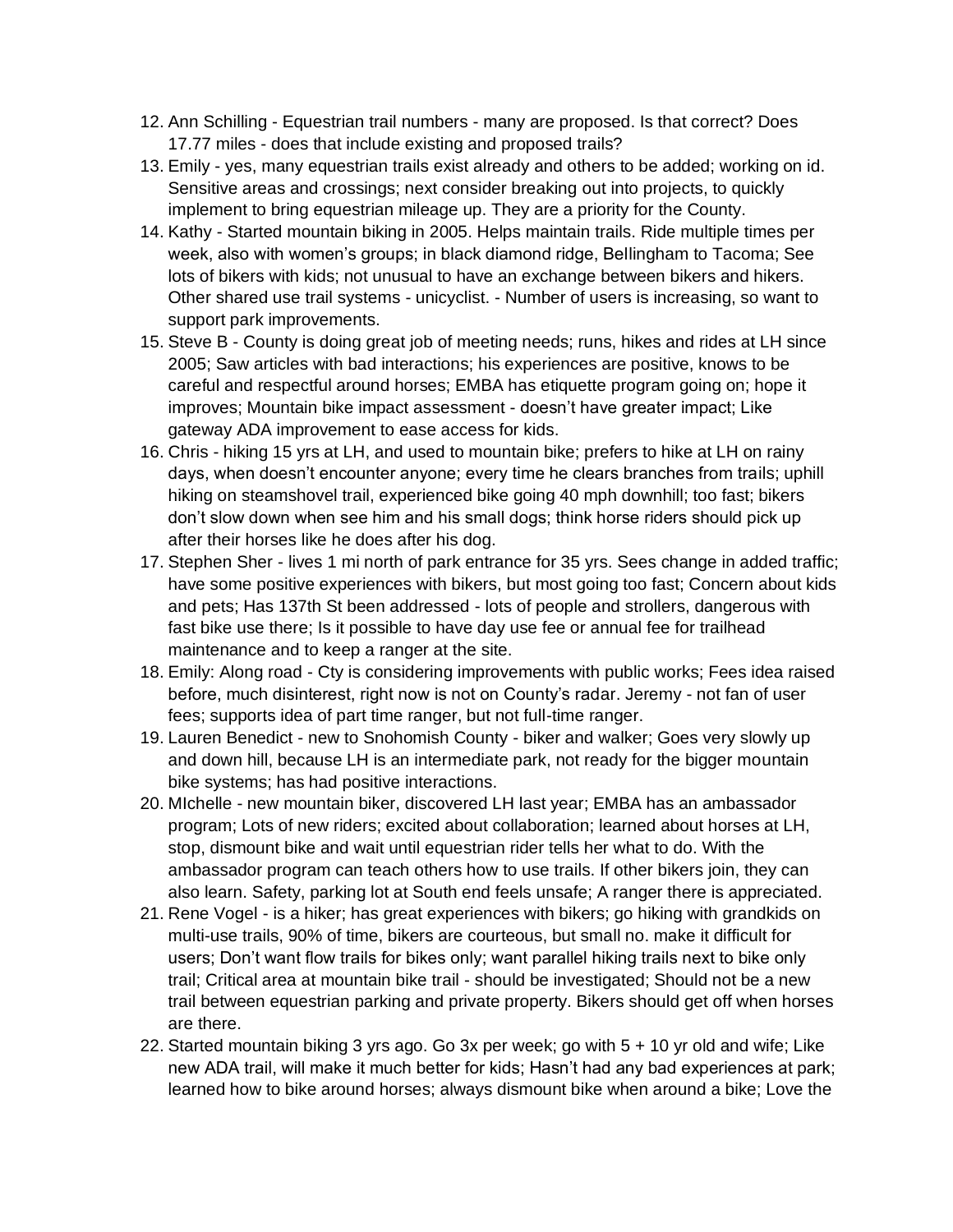park and look forward to expansion of entry level mountain bike trails; Strava shows speed - 19 mph max, which is not fast.

- 23. Marika 2 horses near park; husband biker and equestrian; will bike and ride horse together; Can coexist with training and education; Speed - entering parking lot - walk horses on road and cars come in very fast, so want ways to slow down cars; Education needed by equestrians for hikers and bikers. Horses are prey animals, are squirrely; Ranger could help educate. Want to coexist with other users.
- 24. Kristina Sons mountain bikers she is equestrian user; Small % mountain bikers are disrespectful; hold them accountable; high speed trail that comes to multi-use trail, dangerous. Not safe. Opposed to the access trail, because it brings bikers closer to the equestrian lot and being disrespectful, expect more conflict, not less.
- 25. Christian mountain biker at LH, live in Edmonds; used to bike at Port Gamble, which has a big mountain bike project underway; Love LH park, closest park to ride in; look forward to bringing young kids there. Like the new ADA trail for improved access. Hopeful that the plan will help resolve multi-use.
- 26. Yvonne EMBA president, also hiker, multi-use trail advocate. Want to alleviate conflicts between users; has been involved as stakeholder offering design solutions; speed control features, conflict reductions, signage, etc. Many planning recommendations have been met with resistance. Mountain bikers want the best experience. Love the park. Proposed plan is as balanced as it can get, with many multi-use trails and priority use zones, designed to mitigate conflicts. EMBA not looking for a destination mountain bike at LH. It's a beginner park only and we want to preserve the park and continue to use it.
- 27. Clara multi-use, not much biking. Engineer background, and think conflicts are an engineering problem, at springboard, golden eye and liquid bread, which are causing most of the problems. Need to engineer trails for family use of park, regardless of the signs. Liability issue. Springboard is a huge water runoff problem. Major work needed to revise and revise intersection points.
- 28. Mick mountain bikers last 1.5 yrs, every weekend. Not many other parks in Snoco. Has positive experiences at park and seeks ways to meet other users; LIke zones helps access and experience; ADA trail good idea, slower and easier; Request - ways to get involved in trail maintenance; Want trail work days to work to fix all types of trails to improve relations between users.
- 29. Emily Tony Topentuck volunteer coordinator from the County all can get in touch with to get involved.
- 30. Daniel biker since 1991, ride 1000 miles per year; biking is incompatible with preservation of trails, especially conflict with wildlife protection; more experience, more hard riding, stopping, skidding; Want no mountain bikers in the park; want to repair damage done by users; want nice walk in park and to preserve park.
- 31. Joshua hiking and biking since 2006 with sons; close to home; like new entry for mountain bikers, because hard to be slow on steep slope; Teach kids how to ride around equestrians; aware of Golden eye safety issues; slow down there; Stop for horses; loops taken often; know intersections like crosswalks; Want to volunteer for trail maintenance.
- 32. Ed Root cause: some don't adhere to regs, like speed limits on roads; encourage enforcement; signs not enough; off-leash dogs are a problem; Traffic, parking, access into equestrian lot by inappropriate users, should be managed by enforcement.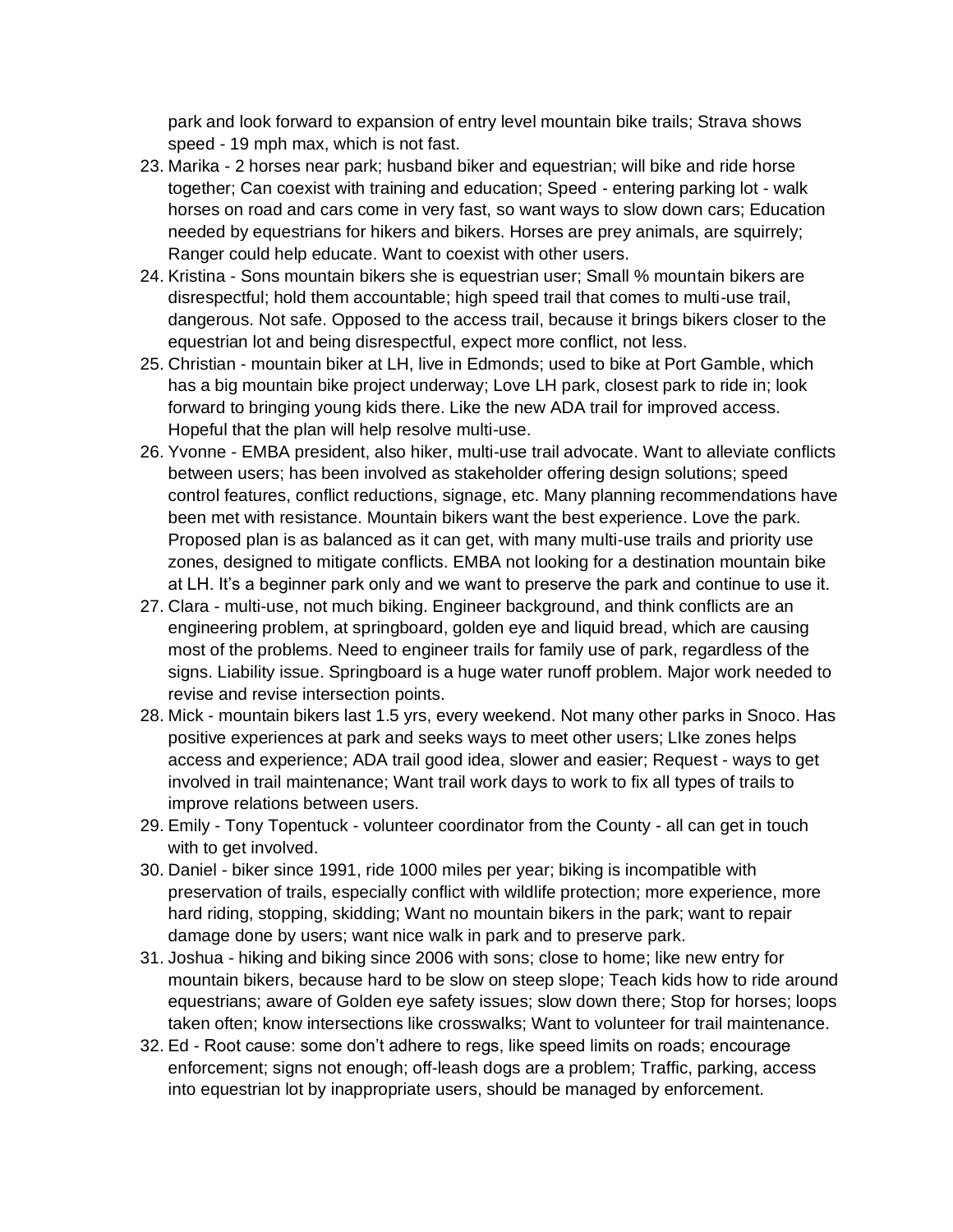- 33. Ed Budget need funding to implement the plan.
- 34. Jeremy enforcement is a big concern, thanks for accountability ideas; enforcement is difficult at 1,500 acre park; funding is limited for enforcement and rangers can't come as often as desired to the park; He wants to tackle this problem and fix it. Will remain a challenge through next summer. Structure hasn't been set up to address the concerns. People are not behaving and it is a burden to society. Open for input on solutions and funding for security.
- 35. Sandra head coach for youth mountain bike team Snoco; kids need alternative to traditional sports; great cardio and ADHD, anxiety, depression. Lake Stevens, Everett, Monroe, Snohomish and groups 8-12, teach respect for other users, esp. Equestrians. Help with trail maintenance - combine teams for maintenance. Need LH for young riders; ADA trail is great, safer solution
- 36. Lawrence lived near park for 30 yrs. Horse rider and hiker with family; recent years high speed biker use has increased. Formerly park kwas open to all users; None of us took anything from other users; Noe bikers taking some parts of park from us, including wildlife and safety is taken; quiet use of park is reduced; It's nature is taken; As county to remove manmade features from mountain bike trails and open all trails to hikers; Review plan evaluating biker impacts on park.
- 37. Aaron Edwards lived in Snoco for 41 years; hiker and biker; no reason to have so much conflict; Want to build trail for hikers, biker and equestrians; existing entry creates conflict; new trail ADA entry alleviates problems. We don't want continued conflict. We're respectful and there to enjoy nature; let's work together, whatever user type you are.
- 38. Jordan Mountain biker; plan is good; is optimistic; like zones for bikes and zones for equestrians; Zones help preservation also; helps volunteers, gives incentive for users to maintain the given zones.
- 39. Mary Krauss high school teacher, track coach, NW endurance riders group. Care about kids; shld be able to ride bikes and horses at the park; Most people are nice; will also be jerks; We have some structural problems since 2016, going against EMBA guidelines, and poached trails, so they became vertical and dug pits under roots of trees, some trees died. Fight should be about poor trail design and need to re-route. Have to change many trails in the park.
- 40. Kristin Pilchuck Audobon Society critical areas reconnaissance and studies on some crossings, why not on all trails going into all areas? Want to see studies; What is the bubble showing the potl mountain bike loops? - why only the 3 critical are studies;
- 41. Kristin more people moving to the area; best keep all trails multi-use, as it will slow down all users.
- 42. Emily potential trails just in a potential bubble. Not in sensitive areas; trails with lime green dash will include critical areas recon.
- 43. Shannon runner and mountain biker, 3-4x per week; LH most accessible place to ride; not going to ride fast, but enjoy nature and exercise; Like new plan; like new access trail, for hikers and families with kids; support designated trail sections, esp. Specific trails for bikers; hasn't had bad experiences with other users; bikers mostly care about the same things other users do. Respect nature.
- 44. Russ Peterson Agree with many; thanks for the plan; not best for any individual group, but best for all users, as it has been developed so far. Seems selfish to have all trails for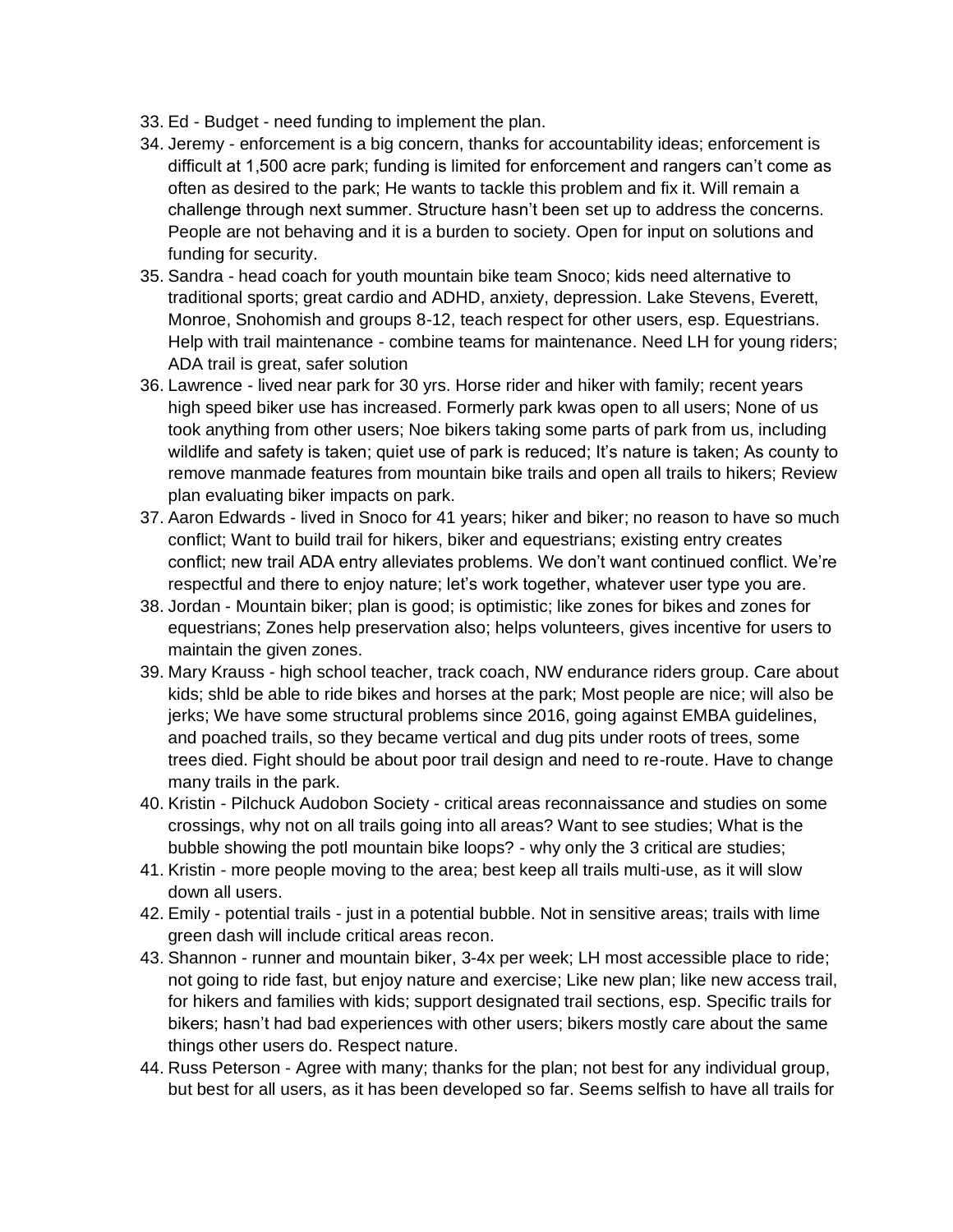hikers. Family hike there and bike also - no bad experiences at LH; Most people are responsible; Can't shut down one user group, because there's someone that is misbehaving. Drainage - shutting down one trail in winter, would be better (crazy 8) to improve the trail drainage - shared use for hikers/bikers.

- 45. Randy Anderson appreciate hearing others; mountain biked for many years at LH; from Lake Stevens; Hike about 9 miles there a week; hike through the middle of park and see very few people. Why would you want to hike on meat cutter or golden eye? Made for mountain bikers; Don't see anyone on the hiker trails; it's important to see young kids in the park to see deer, birds, and fish in the river.
- 46. Tobin mountain biking with wife and kids, also runner and hiking; Many complaints come from a vocal minority. Biking since 2012, never had a bad interaction; the majority of users are respectful and friendly. Trail building and sustainability - EMBA people on phone, eager to help improve trails, which can resolve some problems.
- 47. Pat Pehling riding since it was DNR property, horseback volunteer with County. Stopped riding with kids on trails anymore, because of conflicts with bikers; want regulation changes and etiquette improvement; appreciate biker respect for their horses; want to be able to send kids out safely to the park for training; hope will be safe again in future; Kitsap - had speed bumps - add to 137th? To slow people down. Thanks to Parks.
- 48. Elizabeth thanks for respectful meeting; have broken foot 3x (running) and been thrown from her horse by conflict with mountain biker; How can runners and equestrians come in and out of park safely? - Marked decrease in wildlife with increase in biking at park. Want plan to address speed bumps, trail design changes to solve problems. Don't want to be afraid of getting killed at LH.
- 49. Chuck board of LH advocates group our non-profit, want to maintain a slow and safe experience for all users; want the county to be able to afford to implement improvements; Want to urge County to help the group to be able to build trails. Hard to get approval process done; Want to improve line of sight and trail improvement and bring equipment in. Let's spend money the county doesn't have and create a slow safe park for all.
- 50. Julie live close to LH like the separate entrance for mountain bikers; mainly mountain biker, also is a hiker; haven't had bad experiences and enjoy seeing equestrians; understand riders and their perspectives; Education needed of each other's sports, to aid in conflict reduction.
- 51. Mike Niland moved to WA 4 yrs ago, mountain biking 3 years; also hike and photograph. Especially used LH during covid, very accessible; introduced friends and kids to LH to experience nature. Want to keep access for all user groups; Preferred plan looks like a good way to improve the system. LIke new ADA access trail, with gentler grade; GPS data in 40 rides average top speed: 12-13 mph, quicker than hikers, but not crazy speeds. - Gates at upper and lower Springboard are effective. Now educating new users about etiquette around horses.
- 52. Andrew Ogden from Snohomish by Lake Stevens, for 20 years with family; Is all 3 groups, hiker, horseback rider, biker also. Never had a bad experience at LH. People give others the right of way. Like gates to slow bikes and make crossings manageable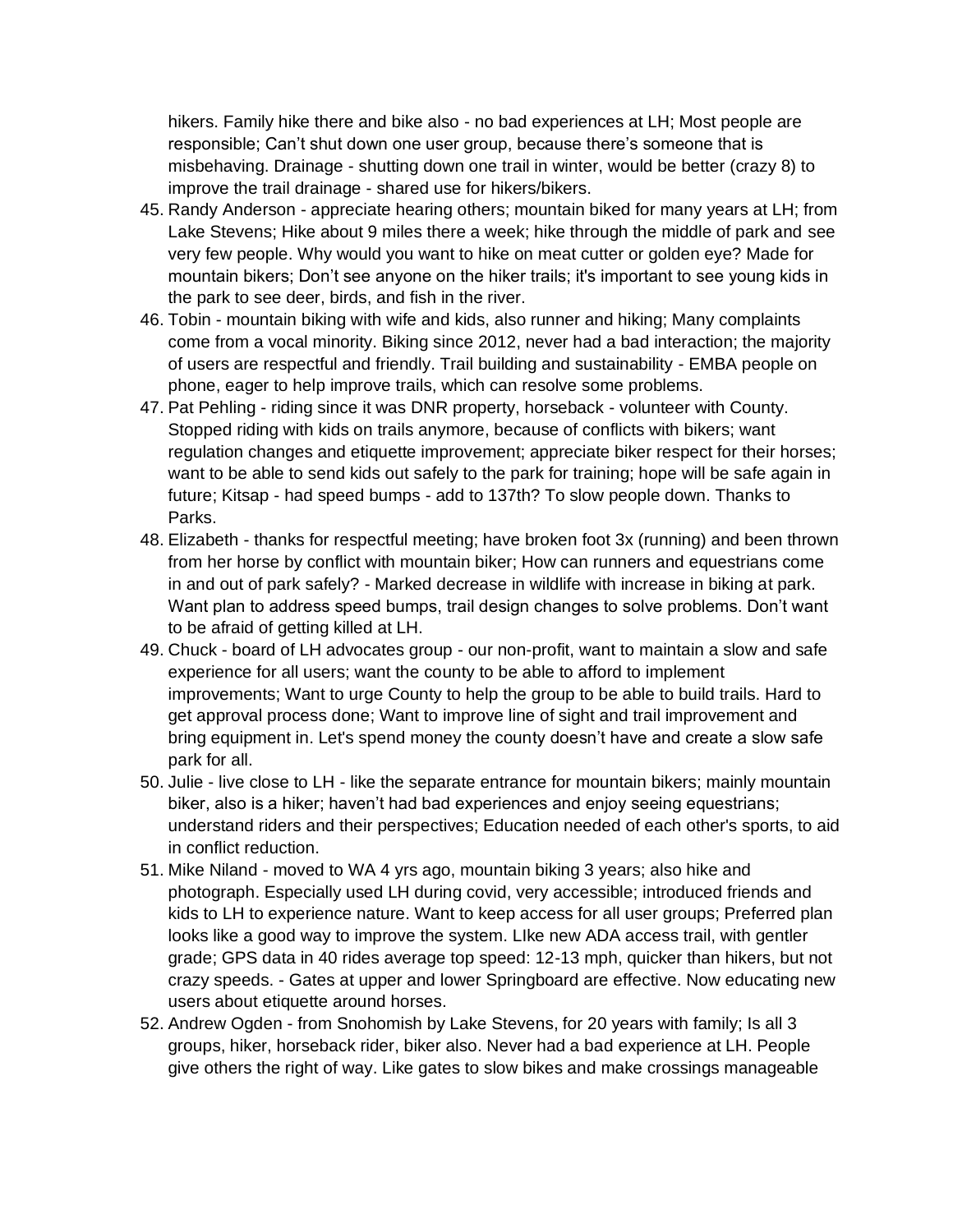for others. Entry trail - younger siblings would do better with a less steep trail. Thanks for the trail plan and progress.

- 53. Diane bikers speeding through driveway, when with grandson, biker shied horse, almost dropper her grandson. Bikers are going too fast. Bikers appreciate they can take young people to park, but equestrians don't feel safe doing that. Biker only trails - do not like. River access - want to have for equestrian use, with good surfacing. How would others feel if horses went galloping through park? Others need to be aware. We train horses here.
- 54. Lisa Sons and she hike, walk and run at LH also photographers and enjoy nature; also host mountain bike teams on the beginner and intermediate trails at LH. New ADA trail is great for kids and older riders. New to mountain biking - great opp to collaborate. Facebook group mountain bike group - want to share. Vocal minority with conflicts.
- 55. Cathy Nelson equestrian, back country horsemen; many years riding at LH; most experiences very positive; Talk to all users. Talk to horse riders, most have great experiences at the park. There's a lot of park for everyone. Support an ambassador group and user groups working together on trails. Did work party on trails previously to improve seasonal trails to year-round trails. New access trail - support. Great addition. Horses access the river at steamboat trail, and want to maintain that (near river).
- 56. Jenn Maddox -
- 57. Shaun Terry living in Snoco whole life 36 years; young son taking hiking and mountain biking at the park. Is a beginner; Close to park, so fits into daily life. Entry and exit improvements are positive. Work parties and non-profits, signage and trail maintenance. Want more signs and education about the park for equestrians, so people know how to respond when visiting the park. Would like to volunteer and also provide other ideas.
- 58. Emily email address for Emily and Tony are in the chat.
- 59. Ryan Brien shout out to all with the collaborative dialogue. Makes him look forward to being part of the community. Grew up mountain biking at LH and now takes his kids there. Like the new entry into the park. That's the most challenging area to control speed at the entry trail. Be conscious of other users. His most negative experience - horse at lower springboard riding up the trail. Want to enjoy and respect other users. Move forward with a great space for all of the community.
- 60. Allen Gibbs president of Pilchuck Audubon society are for the birds, also have equestrians and mountain bikers in the organization. Want to preserve natural and undeveloped aspects of the park. Birds have this as their home and habitats. 2017 study on LH birds - 64 species of birds. Compared to paradise valley park - 45 Willis tucker - 8 species of birds; these have a different variety of uses. The natural aspects are very important. A slow, safe park is what they want. Engineering would help.
- 61. Jenn Maddox 2016 started going to LH, trail walking, running and equestrian. Question - horse trails to be determined by studies being done. What happens if studies show these are not a good place for the trails? Concerned about more traffic coming through the equestrian lot. Without rangers, bikers won't follow signs. Many positive and negative experiences, fast bikers, angry at horses. Want to slow high speed trails and have more rangers. Want to reduce dangerous conditions.
- 62. Kelly Amsbry mountain biker and former youth coach and EMBA member; likes the plan as proposed. Likes new separate access to reduce conflict with different user